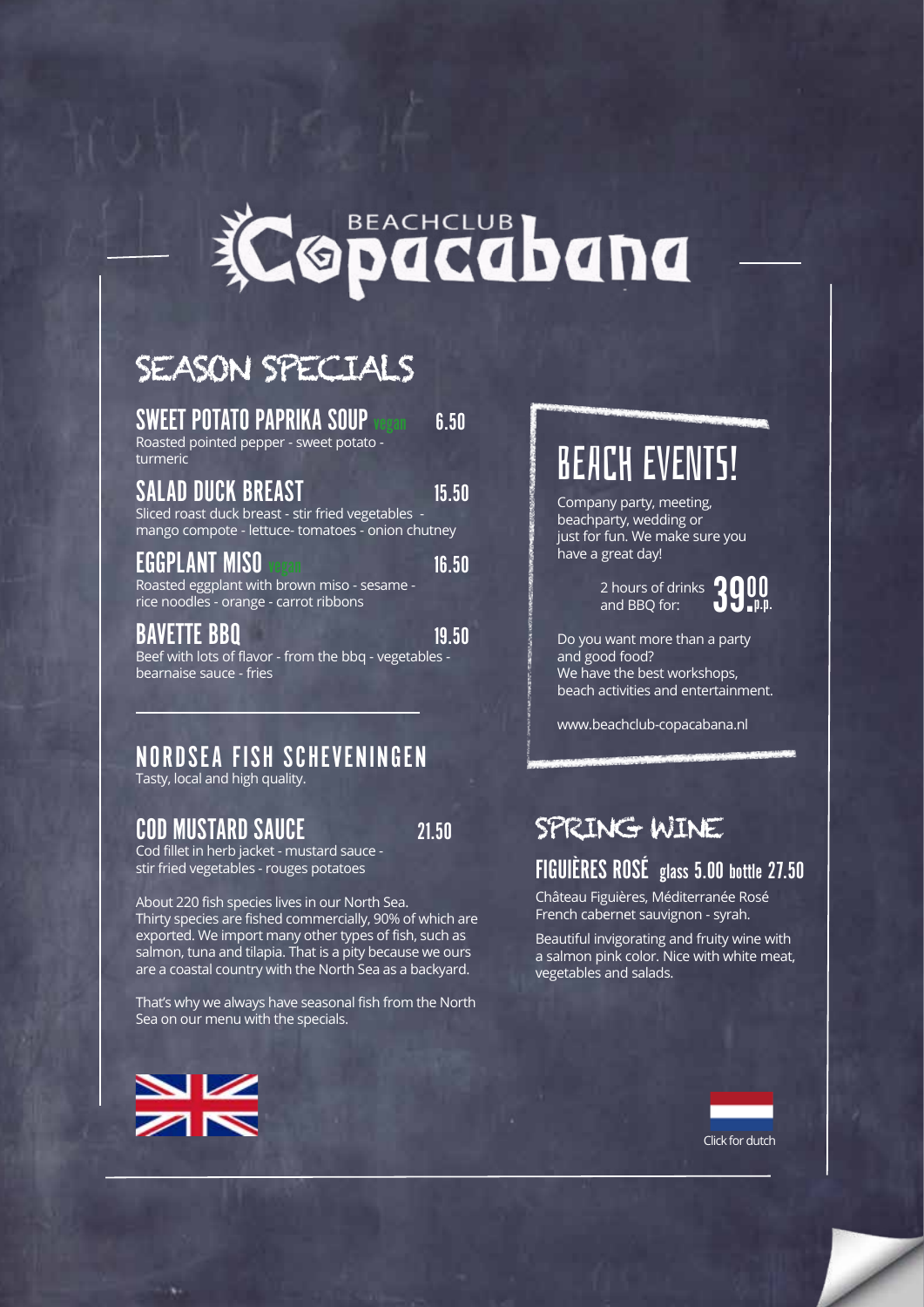# BREAKFAST<sub>09.00-12.00</sub>

## **BREAKFAST**

|                                                                                                                                                                         |       | c                                                                    |
|-------------------------------------------------------------------------------------------------------------------------------------------------------------------------|-------|----------------------------------------------------------------------|
| CROISSANT<br>Butter - jam                                                                                                                                               | 2.50  |                                                                      |
| <b>DUTCH BUTTERSCOTCH BREAD V</b><br>Plant-based yoghurt - red fruit - cinnamon                                                                                         | 6.50  |                                                                      |
| <b>HEALTHY BEACH KICK vegan</b><br>Plant-based yoghurt - nuts - granola - banana - red fruit                                                                            | 7.50  |                                                                      |
| <b>AVOCADO TOMATO</b> vegan<br>Rustic bread - avocado - tomato - spinach -<br>muhammara - seeds<br>With smoked salmon +2.50. Gluten free bread +1.00                    | 9.50  |                                                                      |
| <b>PANCAKES V</b><br>American pancakes - maple syrup - red fruit - creme fraiche                                                                                        | 8.50  |                                                                      |
| <b>BANANA CHOCO PANCAKES V</b><br>American pancakes - banana - chocolate spread - strawberry                                                                            | 8.50  | <b>DRAGON F</b><br>Full of fruit:                                    |
| <b>COPA BREAKFAST</b><br>Drink of your choice<br>Eggs the way you like it<br>Croissant - rustic bread<br>Stolwijker farmhouse cheese - grilled chicken filet - mackerel | 13.50 | banana. Ble<br>red fruit, cc<br>Wonderfull                           |
| Salad - piece of butterscotch bread<br>Sweet sandwich toppings                                                                                                          |       |                                                                      |
| EGGS                                                                                                                                                                    |       | ECHIDS                                                               |
| Rustic bread from bakery Hofje van Noman<br>Scheveningen. Gluten free bread +1.00.                                                                                      |       |                                                                      |
| <b>FRIED EGGS</b><br>Sunny side up three eggs or omelet on rustic bread<br>Ham, cheese or bacon +1.00                                                                   | 7.50  |                                                                      |
| <b>OMELET COPACABANA V</b><br>Avocado - tomatoes - stir fried vegetables - sesame seeds -<br>vegetarian oystersauce - rustic bread                                      | 9.50  |                                                                      |
| <b>EGG SALMON SPECIAL</b><br>Two fried eggs - smoked salmon - spinach -<br>lime cream cheese - rustic bread                                                             | 9.50  | <b>FOCACCIA BRI</b><br>The taste of rose<br>bread is even be         |
| <b>SCRAMBLED VEGAN EGGS vegan</b><br>Plant-based eggs made off tofu - tomatoes -<br>turmeric - kala namak - spinach - rustic bread                                      | 8.50  | <b>FOCACCIA - CH</b><br><b>FOCACCIA - HA</b><br><b>FOCACCIA - MI</b> |
| <b>HANGOVER BACON EGGBURGER</b>                                                                                                                                         | 8.50  |                                                                      |
| Sesame bun - fried egg - cheddar cheese - ovenroast<br>hacon - tomato - sweet chili mayo                                                                                |       | In                                                                   |



### Smoothie bowl

#### DRAGON FRUIT SMOOTHIE BOWL vegan **9.50**

Full of fruit: mango, passion fruit, raspberry and banana. Blended with oat milk, with toppings from red fruit, coconut, seeds and granola glv. Wonderfull start of your day.



| <b>KIDS PANCAKE</b><br>With syrup and sugar                       | 6.50 |
|-------------------------------------------------------------------|------|
| SANDWICH<br>Butter - jam - peanut butter -<br>chocolate sprinkles | 2.50 |
| CROISSANT                                                         | 2.50 |

## TOASTED sandwich

#### FOCACCIA BREAD

The taste of rosemary, olive oil and sea salt from the flat baked bread is even better when it is grilled!

Butter - jam

| <b>FOCACCIA - CHEESE V</b>                    | 6.50 |
|-----------------------------------------------|------|
| <b>FOCACCIA - HAM - CHEESE</b>                | 7.00 |
| FOCACCIA - MOZZARELLA - PESTO - TOMATO V 8.00 |      |

Intolerance, dietary requirements? Let us know. Gluten free bread +1.00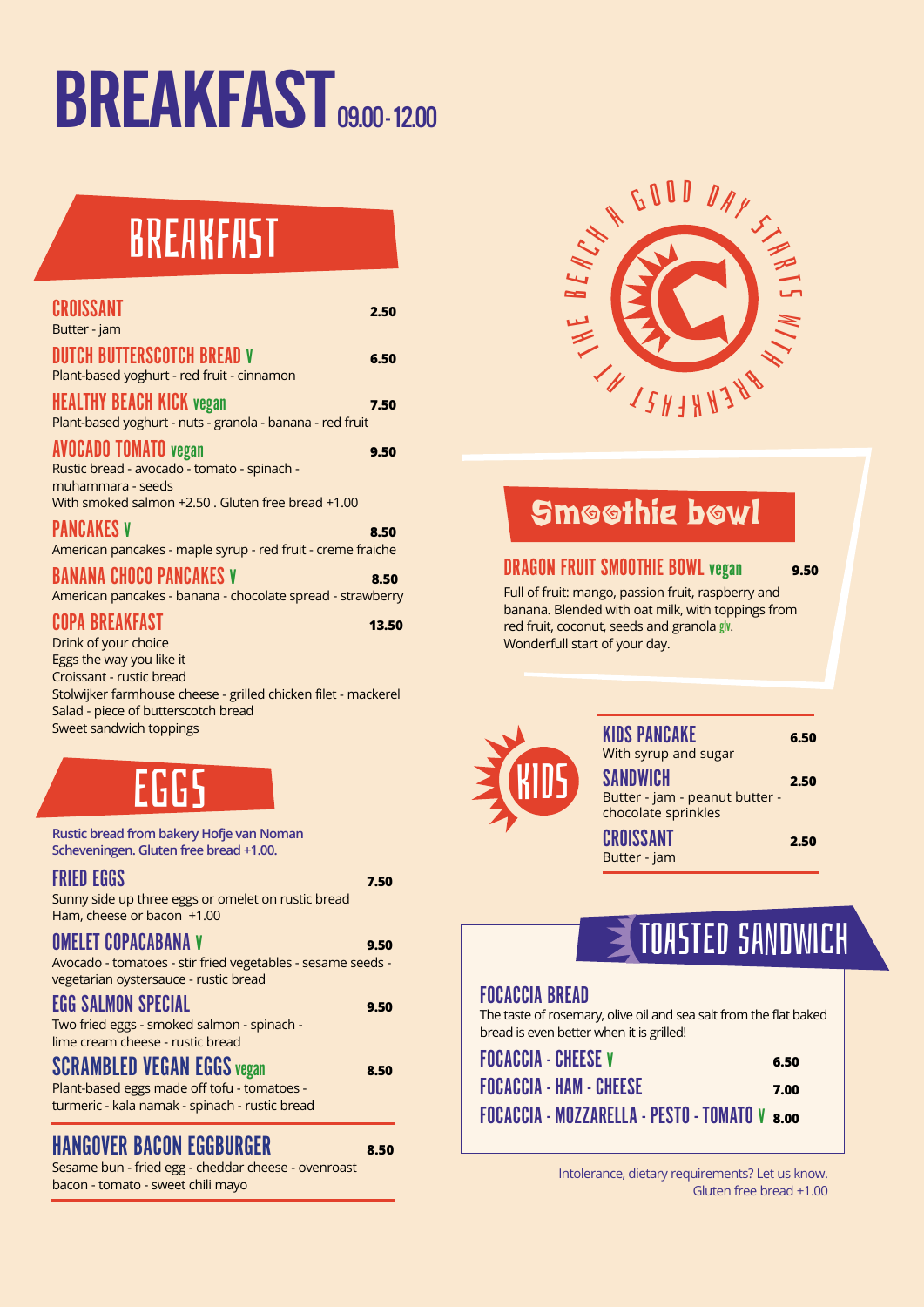# LUNCH 10.00-16.00

## **EGGS**

| <b>FRIED EGGS</b><br>Sunny side up three eggs or omelet on rustic bread<br>Ham, cheese or bacon +1.00                                      | 7.50  |
|--------------------------------------------------------------------------------------------------------------------------------------------|-------|
| OMELET COPACABANA V<br>Avocado - tomatos - stir fried vegetables - sesame seeds -<br>vegetarian oystersauce - rustic bread                 | 9.00  |
| <b>EGG SALMON SPECIAL</b><br>Two fried eggs - smoked salmon - spinach -<br>lime cream cheese - rustic bread                                | 9.50  |
| <b>SCRAMBLED VEGAN EGG vegan</b><br>Plant-based scrambled eggs made of tofu - tomatoes -<br>turmeric - kala namak - spinach - rustic bread | 7.50  |
|                                                                                                                                            |       |
| SALADS                                                                                                                                     |       |
| CHICKEN SALAD<br>Grilled chicken - mango - lettuce - fresh dressing -<br>tomatos - nuts                                                    | 14.50 |
| GOATCHEESE SALAD V<br>Goatcheese - grilled vegetables - lettuce - mangochuney -<br>dades syrup - croutons - nuts                           | 15.50 |

## **FRAPPINES IN A BOWL BUDDHA BOWL**

#### BUDDHA BOWL vegan **14.50**

Mushrooms - avocado - brown rice - curry hummus spinach - vegetables - seeds - sojabeens - tahini dressing

with grilled chicken thighs or fresh tuna **+4.50** 



SOUP OF THE DAY vegan **6.50** Look at the specials for the soup of the day

## TOASTED SANDWICH

#### FOCACCIA BREAD

The taste of rosemary, olive oil and sea salt from the flat baked bread is even better when it is grilled.

| <b>FOCACCIA - CHEESE V</b>                           | 6.50 |
|------------------------------------------------------|------|
| <b>FOCACCIA - HAM - CHEESE</b>                       | 7.00 |
| <b>FOCACCIA - MOZZARELLA - PESTO - TOMATO V 8.00</b> |      |
|                                                      |      |

## Sandwiches

Rustic bread from bakery Noman Scheveningen. Gluten free bread +1.00

| <b>SMOKED SALMON</b>                                                  | 11.50 |
|-----------------------------------------------------------------------|-------|
| Smoked salmon - capers - cream cheese - honey mustard dressing        |       |
| <b>MACKEREL SALAD</b>                                                 | 11.50 |
| Homemade smoked mackerelsalad                                         |       |
| CARPACCIO                                                             | 12.50 |
| Thinly sliced beef loin - sun dried tomato - pesto -                  |       |
| parmesan cheese - arugula - pine nuts                                 |       |
| 2 <b>CROQUETTES</b> vega option                                       | 9.50  |
| Grandma Bobs beef - or cheesecroquettes - musterd                     |       |
| 12 O'CLOCK vega option                                                | 13.50 |
| Rustic bread - grandma Bobs beef- or cheesecroquette -                |       |
| soup of the day - eggs sunny side up - small grilled focaccia cheese  |       |
|                                                                       |       |
| <b>CLUB SANDWICH</b>                                                  | 11.50 |
| Grilled chicken fillet - bacon - chive mayonnaise - tomato - cucumber |       |

#### **HEALTHY SANDWICH** V **10.50**

Stolwijker farmcheese - avocado - boiled egg - spinach tomato - cucumber - chive mayonnaise

#### FLATBREAD CHICKEN TIGHS **10.50**

Roasted chicken thighs - almonds - dades - tomatoes - garlic sauce lettuce - cucumber

#### **FLATBREAD VEGETABLES GOATCHEESE V** 10.50

Grilled vegetables - curry hummus - goat cheese - spinach - seed mangochutney

|                          | <b>VEGAN CHEESEBURGER vegan</b>                                                                   | 14.50 |
|--------------------------|---------------------------------------------------------------------------------------------------|-------|
|                          | Sesame bun - vegan burger sauce - vegan cheese -<br>plant-based burger                            |       |
|                          | <b>CRISPY CHICKENBURGER</b><br>Sesame bun - honey mustard sauce -<br>crispy chicken fillet burger | 13.50 |
|                          | HAMBURGER CLASSIC<br>Sesame bun - homemade burgersauce -<br>organic 100% beef burger              | 14.50 |
| <u>e de la p</u>         | <b>HAMBURGER SMOKEY BBQ</b><br>Sesame bun - smokey bbq sauce -                                    | 15.50 |
| $\overline{\phantom{a}}$ | organic beef burger- bacon - cheddar cheese - pick-<br>les - onion                                |       |
|                          | Cone bag fries with mayo                                                                          | +4.00 |
|                          |                                                                                                   |       |



| <b>KIDS PANCAKES</b>              |      |
|-----------------------------------|------|
| American pancakes - syrup - sugar | 6.50 |
| <b>SANDWICH CROQUETTES</b>        | 3.90 |

Intolerance, dietary requirements? Let us know.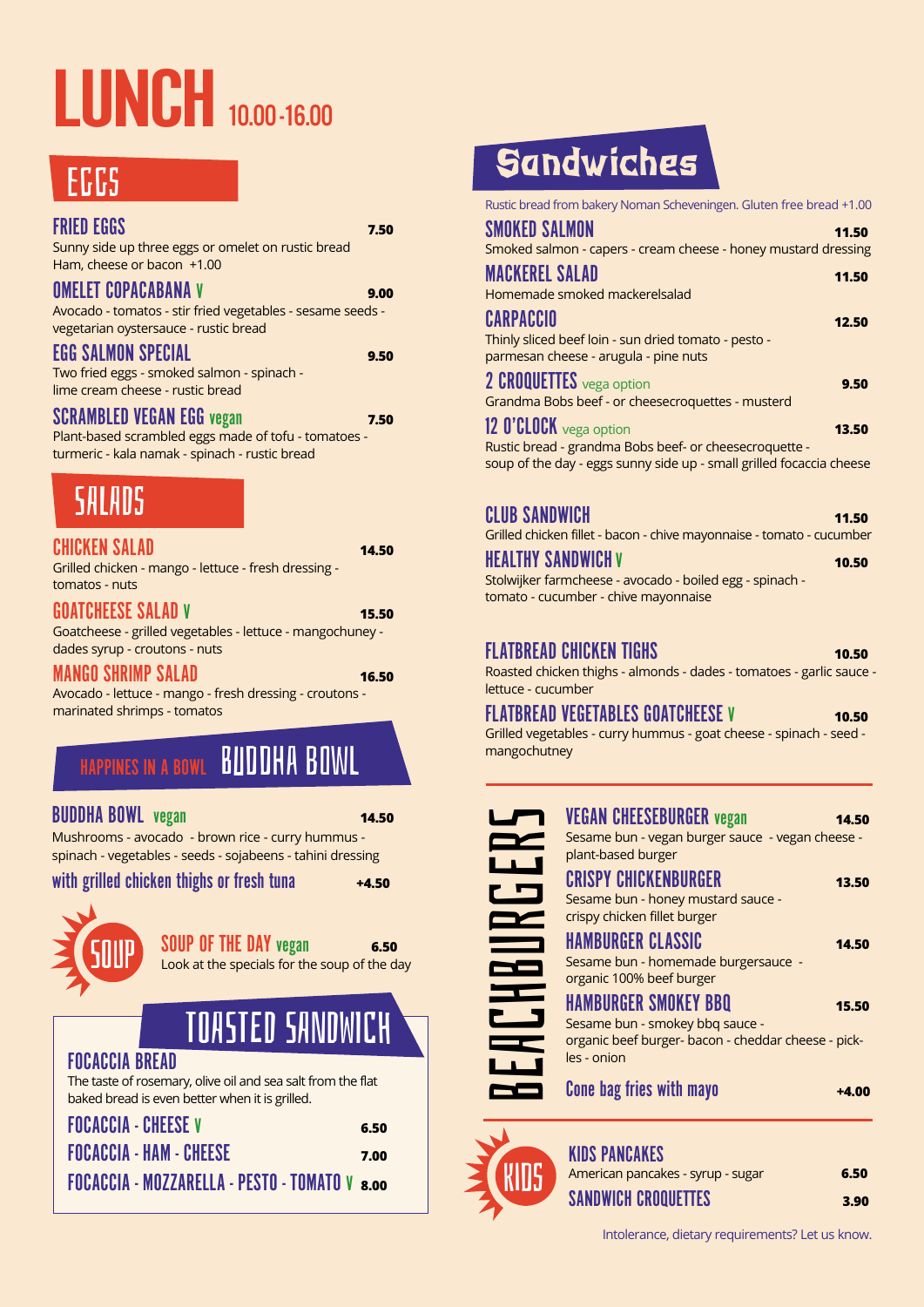# STARTER & BITES ALL DAY

| <b>RUSTIC BREAD</b><br>6.50<br>Rustic bread met muhammara en aioli                   |
|--------------------------------------------------------------------------------------|
|                                                                                      |
| CARPACCIO<br>12.50                                                                   |
| Thin sliced beef loin - sun dried tomato - pesto -                                   |
| parmesan cheese - arugula - pine nuts                                                |
| <b>GAMBA'S AL AJILLO</b><br>8.50                                                     |
| Shrimps in hot spicy garlic oil                                                      |
| <b>SOUP OF THE DAY vegan</b><br>6.50<br>Look at the specials for the soup of the day |

### plateau to share delicacies to share from 2 people

PLATEAU VEGA V per person 8.50 Forest mushroom croquettes - muhammara goat cheese with mango chutney - curry hummus raw vegetable jar - jackfruit balls in tomato sauce - bread

#### PLATEAU COPA per person **10.50**

Marinated shrimps - smoked salmon fresh tuna with soy sesame sauce fennel salami - crispy chicken - jackfruit balls in tomato sauce - mushroom croquettes curry hummus - bread

| SNACK PLATTER                                                                                   | 14.90 |
|-------------------------------------------------------------------------------------------------|-------|
| Cheese sticks - Grandma Bobs beefbitterballs -                                                  |       |
| vegetable samosa - crispy chicken - crispy shrimps -<br>sauce - 20 pcs.                         |       |
|                                                                                                 |       |
| <b>COCKTAIL PLATTER</b>                                                                         | 12.50 |
| Fennelsalami - thin sliced sausage - mixed nuts -<br>farmcheese - old cheese - olives - musterd |       |
|                                                                                                 |       |
|                                                                                                 |       |
| <b>BITTERBALLS</b><br>6 pcs. <b>6.50</b><br>10 pcs. <b>10.00</b>                                |       |
| Grandma Bobs beefbitterballs - musterd                                                          |       |
| JACKFRUIT BALLS V                                                                               | 6.50  |
| Juicy ball of jackfruit in tomato sauce - 6 pieces                                              |       |
| <b>MINI MUSHROOM CROQUETTES vegan</b>                                                           | 7.50  |
| Grandma Bobs croquettes - vegan truffle mayo - 6 pcs.                                           |       |
| CHEESESTICKS V                                                                                  | 6.50  |
| Springrolls filled with old cheese - musterd - 8 pcs.                                           |       |
| CRISPY CHICKEN                                                                                  | 9.50  |
| Fried chickenfillet strips - sweet chili sauce - 8 pcs.                                         |       |
| <b>CRISPY GARNALEN</b>                                                                          | 9.50  |
| Crumb coated shrimps - sweet chili sauce - 8 pcs.                                               |       |
| CALAMARIS                                                                                       | 6.50  |
| Fried calamaris - aioli - 8 pcs.                                                                |       |
| <b>CONEBAG WITH FRIES</b>                                                                       | 4.00  |
| Fries with mayonnaise<br>Option: vegan mayonnaise                                               |       |
| With truffle mayonnaise + 0.50                                                                  |       |
|                                                                                                 |       |
| TORTILLA CHIPS V                                                                                | 9.50  |
|                                                                                                 |       |

| From the oven - cheddar cheese - tomatos - green peppers -<br>salsa sauce - smashed avocado - creme fraiche |      |  |  |
|-------------------------------------------------------------------------------------------------------------|------|--|--|
| <b>MIXED OLIVES</b>                                                                                         | 4.50 |  |  |
| <b>RUSTIC BREAD WITH MUHAMMARA</b>                                                                          | 6.50 |  |  |

#### WE ALSO HAVE A COCKATIL AND GIN TONIC MENII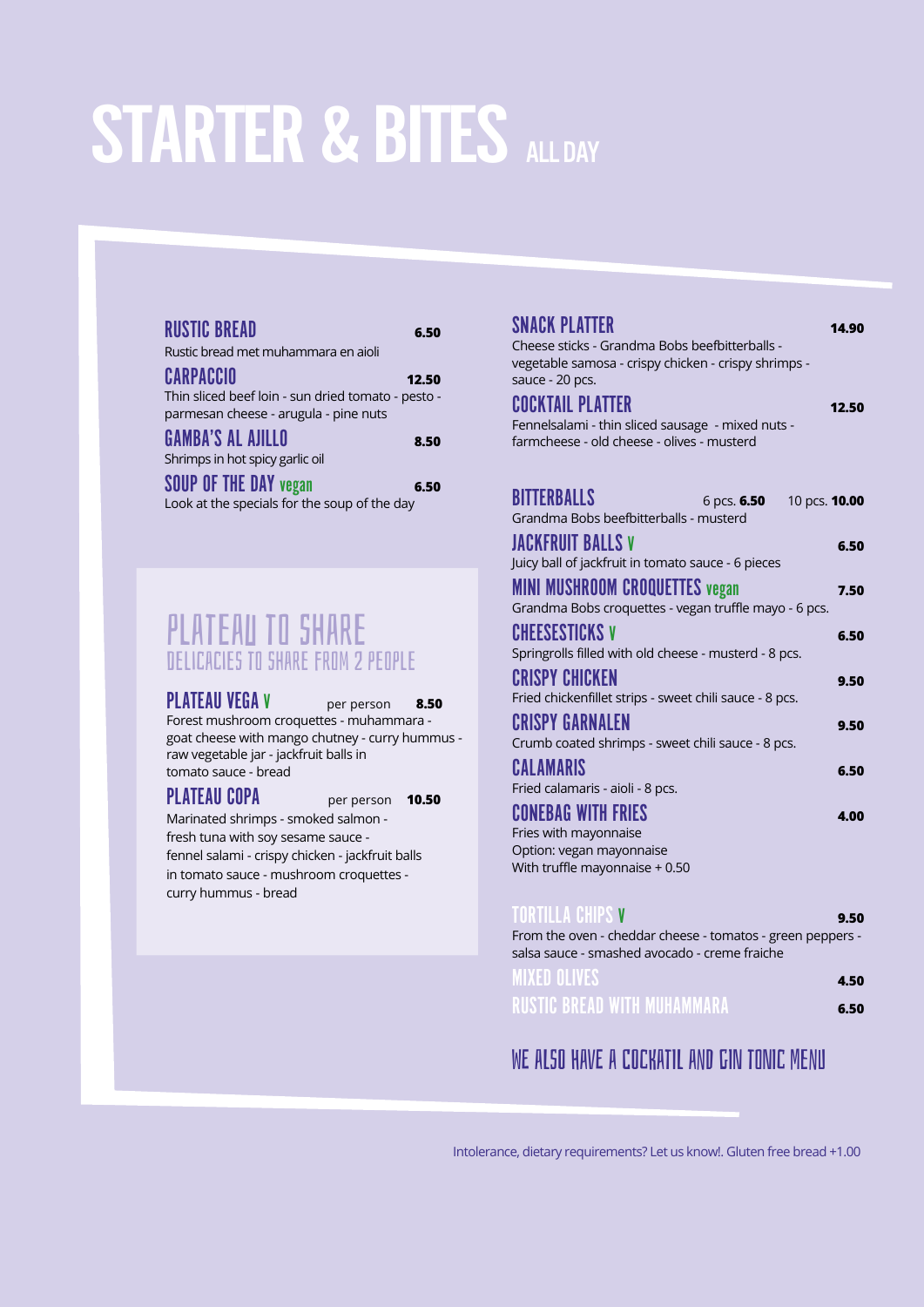# **DINNER** 12.00-22.00

## MAIN DISHES

### of the charcoal black bastard bbq

| ٠  |  |  |
|----|--|--|
| ۰. |  |  |

STEAK **24.50** Black Angus rumpsteak - onion chutney peppersauce - vegetables - fries

CHIKEN SKEWER **18.50** Organic chicken thighs - peanut sauce cassava chips - salad - fries

BBQ SKEWER **26.50** Tenderloin - chicken thighs - merguez sausage mango chutney - muhammara - salad - fries

#### FISH SKILLET **19.50**

Salmon - shrimps - cod fish - red mullet - sweet patato - vegetables - spicy fish sauce - all in a skillet

FISH&CHIPS **18.50** White fish fillet - ravigotte sauce - salad - fries

SEA BASS **23.50** Sea bass fillet baked on the skin - tomato salsa vegetables - fries

#### WELLINGTON MUSHROOM vegan **19.50**

Puff pastry package with kale and mushrooms dades syrup - stirfried vegetables - fries

SEASONAL SPECIALS

See front of the menucard

**BLONDIE BLODE**<sup>11</sup> 650 dessert

Brownie of white chocolate - red fruit

DESSERT TO SHARE for 2 persons **14.50** Mango passionfruit cheese cake - macarons blondie blueberries - ice cream caramel with typical dutch cookie: stroopwafel - red fruit - cream

#### STRAWBERRY MANGO COUPE **8.50**

Ice cream - fresh strawberries and mango - cream

CARAMEL WAFFLE COUPE **8.50** Ice cream - caramel - dutch stroopwafel - cream

#### DUTCH BUTTERSC0TCH BREAD **8.50**

Comes with icecream and cream

## SALADS

| <b>CHICKEN SALAD</b><br>Grilled chicken fillet - mango - lettuce - fresh dressing -<br>tomatos - nuts                    | 14.50 |
|--------------------------------------------------------------------------------------------------------------------------|-------|
| <b>GOATCHEESE SALAD V</b><br>Goatcheese - grilled vegetables - lettuce - croutons -<br>mangochutney - dades syrup - nuts | 15.50 |
| <b>MANGO SHRIMP SALAD</b><br>Avocado - lettuce - mango - fresh dressing - croutons -<br>marinated shrimps - tomatoes     | 16.50 |
|                                                                                                                          |       |

| LT                       |   |
|--------------------------|---|
| $\mathbf{r}$             |   |
| $\mathbf{L}$             |   |
| 25                       |   |
| $\mathbf{r}$             |   |
|                          | J |
| 63                       |   |
|                          |   |
| $\overline{\phantom{a}}$ |   |
| <u>e de la</u>           |   |
| <u>in the set</u>        |   |
| <b>23</b>                |   |

KIDS

KIDS ICE CREAM **4.50**

In a fun cup!

| <b>VEGAN CHEESEBURGER vegan</b>                                                                 | 18.50 |
|-------------------------------------------------------------------------------------------------|-------|
| Sesame bun - vegan homemade burger sauce -<br>vegan cheese - plant-based burger - salad - fries |       |
| <b>CRISPY KIPBURGER</b>                                                                         | 17.50 |
| Sesame bun - honey mustard sauce -                                                              |       |
| crispy chicken fillet burger - salad - fries                                                    |       |
| <b>HAMBURGER CLASSIC</b>                                                                        | 18.50 |
| Sesame bun - homemade burger sauce -                                                            |       |
| organic beef burger - salad - fries                                                             |       |
| <b>HAMBURGER SMOKEY BBQ</b>                                                                     | 19.50 |
| Sesame bun - smokey bbq sauce - pickles -                                                       |       |
| organic beef burger - bacon -                                                                   |       |
| cheddar cheese - union - salad - fries                                                          |       |

## **FRAPPINES IN A BOWL BUDDHA BOWL**

#### BUDDHA BOWL vegan **14.50**

Mushrooms - avocado - brown rice - curry hummus spinach - vegetables - seeds - sojabeens - tahini dressing

with grilled chicken thighs or fresh tuna **+4.50** 



| Beefcroquette or cheese sticks - fries - mayonnaise |      |
|-----------------------------------------------------|------|
| <b>FISH&amp;CHIPS</b>                               | 9.50 |
| Crispy white fish - fries - mayonnaise              |      |
| <b>CRISPY CHICKEN</b>                               | 9.50 |
| Fried chickenfillet strips - fries - mayonnaise     |      |
| <b>KIDS PANCAKES</b>                                | 6.50 |
| American pancakes - sugar - syrup                   |      |
|                                                     |      |

Intolerance or dietary requirements? Let us know. Gluten free bread +1.00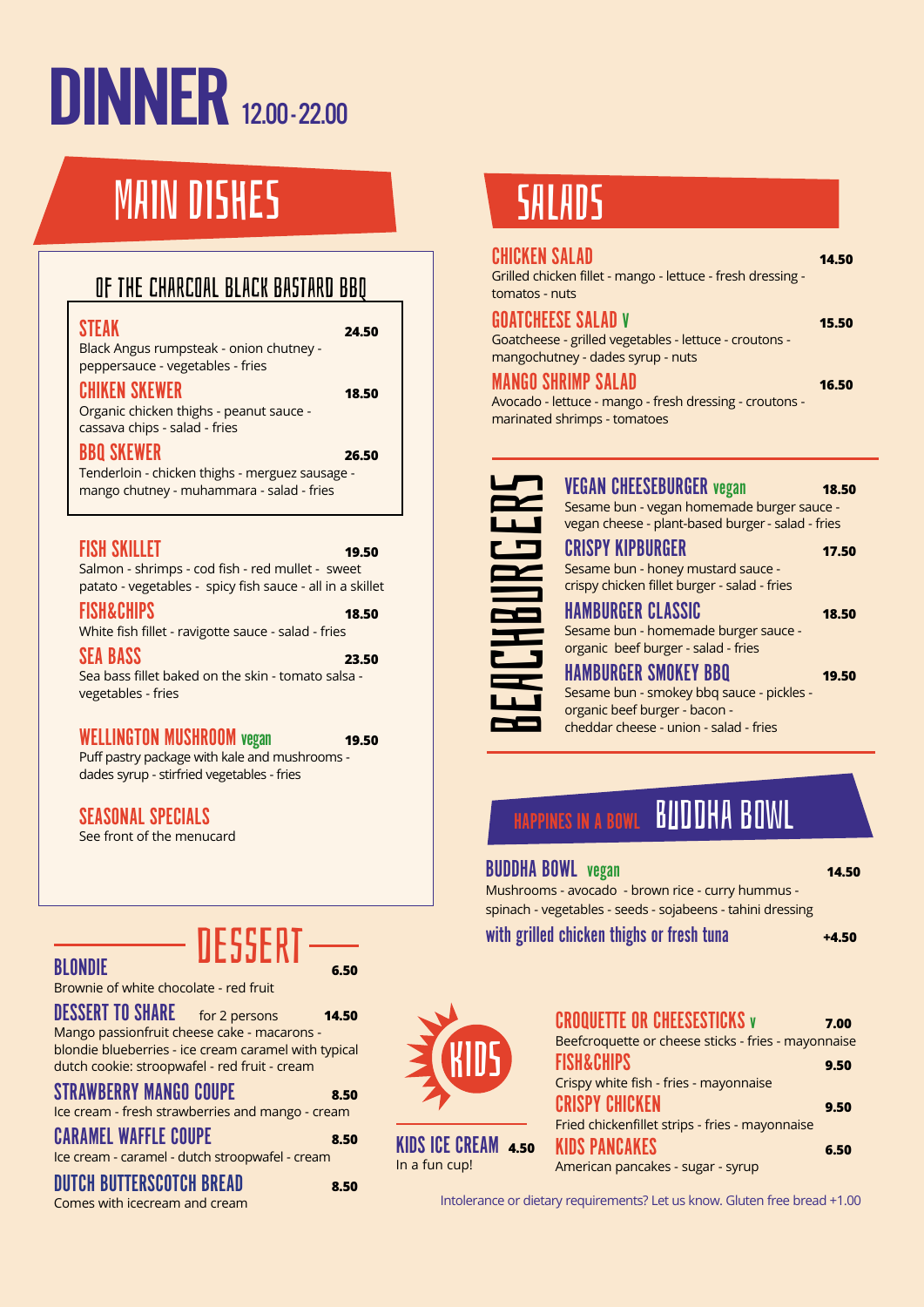# DRINKS

## soft DRinks

| standard size is medium                                                                                                                                                                              | 20 <sub>cl</sub> | 35 <sub>cl</sub> | 50 <sub>cl</sub>                             |
|------------------------------------------------------------------------------------------------------------------------------------------------------------------------------------------------------|------------------|------------------|----------------------------------------------|
|                                                                                                                                                                                                      | small            | medium           | large                                        |
| Pepsi Cola or Max                                                                                                                                                                                    | 3.20             | 4.00             | 5.00                                         |
| Sisi                                                                                                                                                                                                 | 3.20             | 4.00             | 5.00                                         |
| Lipton Ice Tea or Light                                                                                                                                                                              | 3.50             | 4.90             | 5.90                                         |
| Glass kidslemonade<br>Milk, buttermilk<br>Sourcy blue, Sourcy red<br>Fristi, Chocolate milk, Applejuice, Rivella<br>Cassis, 7-up, Tonic, Bitter Lemon, Ginger Ale<br>Lipton Ice Tea Green, Bundaberg |                  |                  | 1.00<br>1.50<br>3.00<br>3.20<br>3.20<br>3.50 |

## BEERS

#### DRAFT BEER

| Heineken 25cl 3.50 35cl 4.90 50cl 6.50 |           |  |
|----------------------------------------|-----------|--|
| <b>Brand Weizener</b>                  | 30cl 5.50 |  |
| Affligem Blond                         | 30cl 5.50 |  |
| Texels skuumkoppe 30cl 5.50            |           |  |
| Beer of the moment 30cl 5.50           |           |  |

#### 0% BEER

| Heineken 0%             | 4.00 |
|-------------------------|------|
| <b>Amstel Radler 0%</b> | 4.00 |
| <b>Brand Weizen 0%</b>  | 4.00 |
| Affligem Blond 0%       | 4.00 |
| Brand ipa 0%            | 4.00 |
| Liefmans Rose bier 0%   | 4.00 |

#### BOTTLE BEER

| La Chouffe blond       | 5.50 |
|------------------------|------|
| Liefmans Rose beer     | 4.50 |
| Duvel                  | 5.50 |
| Affligem Dubble        | 5.50 |
| <b>Amstel Radler</b>   | 4.00 |
| Heineken longneck      | 4.00 |
| <b>Heineken Silver</b> | 4.00 |
| Sol - Desperados       | 5.50 |

#### LOCAL BEER

| Brewery De Prael The Hague.              |
|------------------------------------------|
| Delicious beer brewed with by people who |
| have difficulty finding work.            |

#### Human & Beer, a perfect combination

| - Haegsche Prael pils. Fresh thirst       | 4.00 |
|-------------------------------------------|------|
| - Triple. Mildly sweet and spicy          | 5.50 |
| - I.P.A. Slightly bitter and lots of hops | 5.50 |
|                                           |      |

### KAMBOUCHA

| Butcha raspberry and magnolia                                                                                                                     | 5.50 |
|---------------------------------------------------------------------------------------------------------------------------------------------------|------|
| Butcha ginger en lime                                                                                                                             | 5.50 |
| Organic fermented drinkof tea with<br>a little bit of carbonation.<br>Delicious thirst quencher and full of<br>with healthy antioxidants and more |      |

## **CAKES**

Made by the artisian bakers YaYa from Scheveningen.

| Applepie                                              | 4.50 |
|-------------------------------------------------------|------|
| <b>Chocolate cake</b>                                 | 4.50 |
| <b>Cheesecake</b>                                     | 4.50 |
| <b>Salted caramel bite vegan glf</b><br>from Sue food | 5.00 |
| <b>Coconut macaroon gif</b><br>Homemade               | 2.50 |
| <b><i>WHIPPED CREAM</i></b>                           | 1.00 |

## coffee etc...

All coffees can be decafe Oat milk +0,50

| Coffee                                         | 3.00 |
|------------------------------------------------|------|
| <b>Espresso</b>                                | 3.00 |
| Cappuccino                                     | 3.30 |
| Milk coffee                                    | 3.50 |
| Latte macchiato                                | 3.80 |
| Espresso macchiato                             | 3.00 |
| <b>Flat white</b>                              | 4.50 |
| Latte hazelnut with cream                      | 4.80 |
| Latte caramel stroopwafel cream                | 4.80 |
| Icecoffe homemade                              | 4.00 |
| Hot chocolate                                  | 3.50 |
| Cream                                          | 1.00 |
| Irish - Spanish - French - Italian coffee 7.00 |      |
| TEA                                            |      |
| Tea - various sorts                            | 2.90 |
| Ginger tea with honey                          | 3.80 |
| Fresh mint tea with honey                      | 3.80 |
| Chai Tea Latte                                 | 3.80 |

|  |  | SMOOTHIES |
|--|--|-----------|
|  |  |           |

| <b>MANGO PARADISE</b>                   | 5.50 |
|-----------------------------------------|------|
| Mango - pineapple - banana - orange     |      |
| <b>SUMMER STRAWBERRY</b>                | 5.50 |
| Strawberry - orange - kiwi - mint       |      |
| GREEN BEACH POWER                       | 5.50 |
| Matcha - avocado - spinach - oat milk - |      |
| banana - mango                          |      |
|                                         |      |

| SMOOTHIES | <b>FRUIT JUICES</b> |
|-----------|---------------------|
|           |                     |

| 5.50 | <b>ORANGE JUICE</b><br>Fresh juice         | 3.50 | Refreshing and full of flavor.<br>Fresh, pure and without                 |
|------|--------------------------------------------|------|---------------------------------------------------------------------------|
| 5.50 | <b>MANGO PASSIONFRUIT</b><br>Fresh juice   | 4.00 | additives. You can also get it w<br>sparkling water<br>Choice of flavors: |
| 5.50 | <b>POMEGRANATE RASBERRY</b><br>Fresh juice | 4.00 | - Ginger<br>- Lemon<br>- Strawberry Mint                                  |

## FRESH LEMONADE

| Refreshing and full of flavor.      |  |
|-------------------------------------|--|
| Fresh, pure and without             |  |
| additives. You can also get it with |  |
| sparkling water                     |  |
| Choice of flavors:                  |  |
| - Ginger                            |  |
| - Lemon                             |  |